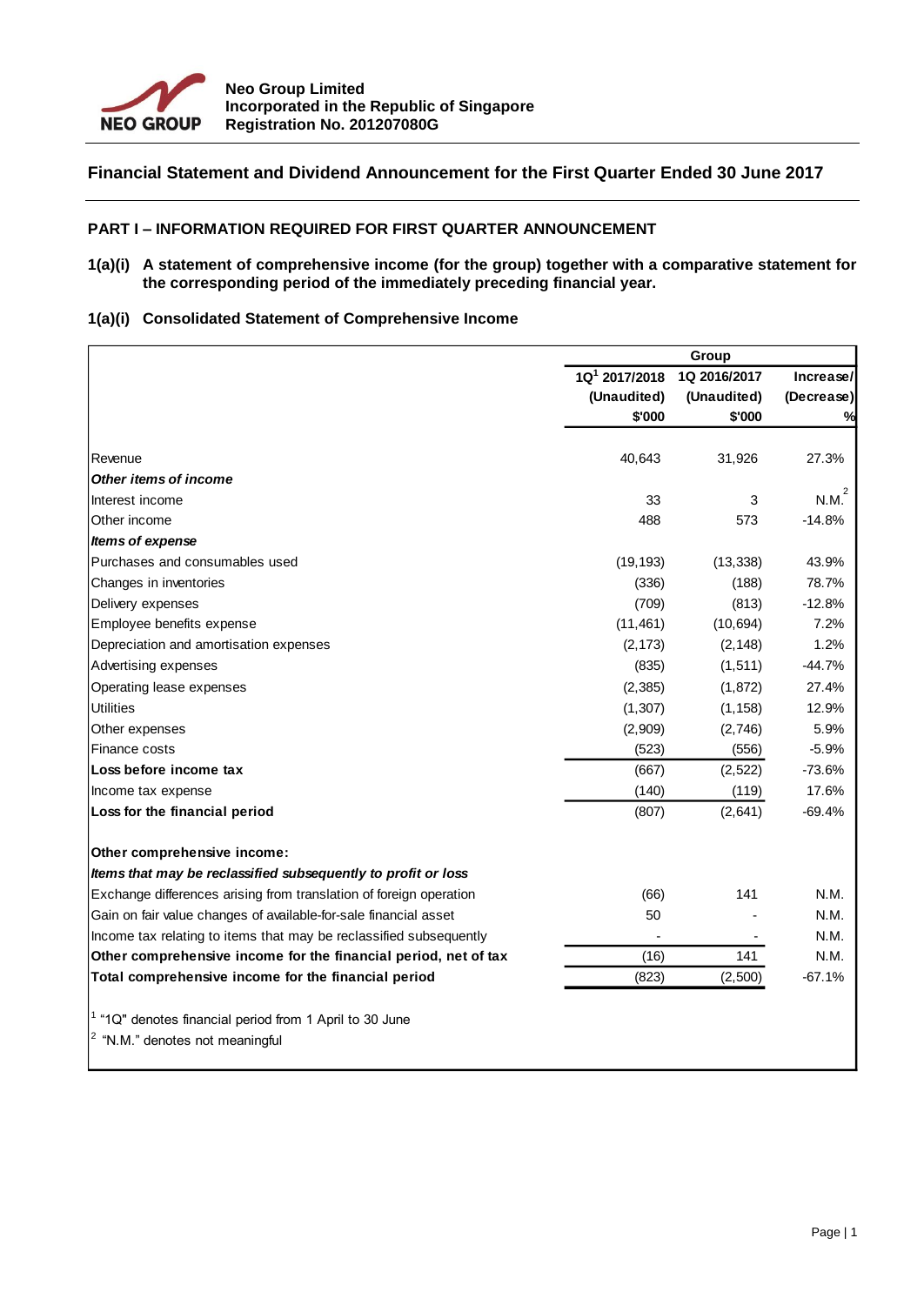# **1(a)(i) Consolidated Statement of Comprehensive Income** (Continued)

|                                             | Group        |              |            |
|---------------------------------------------|--------------|--------------|------------|
|                                             | 1Q 2017/2018 | 1Q 2016/2017 | Increase/  |
|                                             | (Unaudited)  | (Unaudited)  | (Decrease) |
|                                             | \$'000       | \$'000       | %          |
| Loss attributable to:                       |              |              |            |
|                                             |              |              |            |
| Owners of the parent                        | (652)        | (2,512)      | $-74.0%$   |
| Non-controlling interests                   | (155)        | (129)        | 20.2%      |
|                                             | (807)        | (2,641)      | -69.4%     |
| Total comprehensive income attributable to: |              |              |            |
| Owners of the parent                        | (639)        | (2, 434)     | $-73.7%$   |
| Non-controlling interests                   | (184)        | (66)         | 178.8%     |
|                                             | (823)        | (2,500)      | $-67.1%$   |
|                                             |              |              |            |

# **1(a)(ii) Notes to Consolidated Statement of Comprehensive Income**

Loss before income tax is arrived at after crediting/(charging) the following:

|                                                     | Group                                     |             |            |  |
|-----------------------------------------------------|-------------------------------------------|-------------|------------|--|
|                                                     | 1Q 2017/2018<br>1Q 2016/2017<br>Increase/ |             |            |  |
|                                                     | (Unaudited)                               | (Unaudited) | (Decrease) |  |
|                                                     | \$'000                                    | \$'000      | %          |  |
|                                                     |                                           |             |            |  |
| Interest income                                     | 33                                        | 3           | N.M.       |  |
| Dividend income                                     | 34                                        | 11          | 209.1%     |  |
| Fair value gain on derivative financial instruments |                                           | 23          | $-100.0\%$ |  |
| Government grants                                   | 160                                       | 183         | $-12.6%$   |  |
| Rental income                                       | 129                                       | 147         | $-12.2%$   |  |
| Bad third parties trade receivables written off     |                                           | (2)         | $-100.0\%$ |  |
| Depreciation of property, plant and equipment       | (2,087)                                   | (2,071)     | 0.8%       |  |
| Depreciation of investment properties               | (12)                                      | (19)        | $-36.8%$   |  |
| Amortisation of intangible assets                   | (74)                                      | (58)        | 27.6%      |  |
| Foreign exchange loss, net                          | (108)                                     | (194)       | -44.3%     |  |
| Gain on disposal of plant and equipment             |                                           | 141         | $-100.0%$  |  |
| Plant and equipment written off                     | (5)                                       |             | N.M.       |  |
| Finance costs                                       | (523)                                     | (556)       | $-5.9%$    |  |
|                                                     |                                           |             |            |  |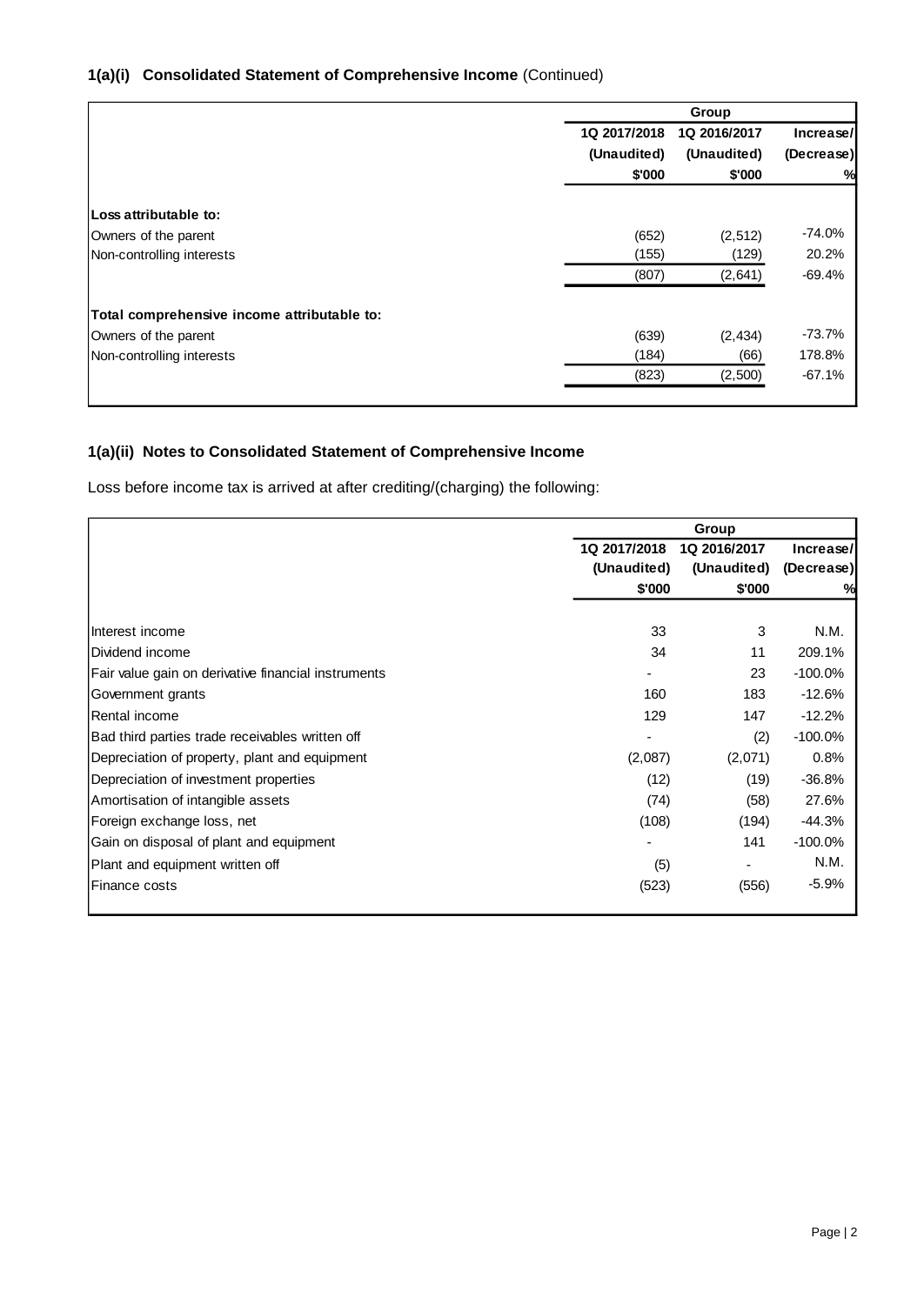#### **1(b)(i) A Statement of Financial Position (for the issuer and group), together with a comparative statement as at the end of the immediately preceding financial year.**

# **1(b)(i) Statements of Financial Position**

|                                                | Group<br>Company |           |             |           |
|------------------------------------------------|------------------|-----------|-------------|-----------|
|                                                | As at            |           | As at       |           |
|                                                | 30/6/2017        | 31/3/2017 | 30/6/2017   | 31/3/2017 |
|                                                | (Unaudited)      | (Audited) | (Unaudited) | (Audited) |
|                                                | \$'000           | \$'000    | \$'000      | \$'000    |
| <b>ASSETS</b>                                  |                  |           |             |           |
| <b>Current assets</b>                          |                  |           |             |           |
| Inventories                                    | 16,768           | 12,983    |             |           |
| Trade and other receivables                    | 23,554           | 21,663    | 3,287       | 2,861     |
| Prepayments                                    | 495              | 323       | 9           | 9         |
| Cash and cash equivalents                      | 7,850            | 10,540    | 142         | 237       |
| <b>Total current assets</b>                    | 48,667           | 45,509    | 3,438       | 3,107     |
| <b>Non-current assets</b>                      |                  |           |             |           |
| Property, plant and equipment                  | 76,107           | 75,204    | 8           | 10        |
| Investment properties                          | 1,238            | 1,250     |             |           |
| Intangible assets                              | 13,953           | 13,948    | 7           | 9         |
| Investments in subsidiaries                    |                  |           | 29,480      | 28,969    |
| Other receivables                              | 2,798            | 2,583     | 1,551       | 2,551     |
| Available-for-sale financial asset             | 680              | 630       | 680         | 630       |
| <b>Total non-current assets</b>                | 94,776           | 93,615    | 31,726      | 32,169    |
| <b>TOTAL ASSETS</b>                            | 143,443          | 139,124   | 35,164      | 35,276    |
| <b>EQUITY</b>                                  |                  |           |             |           |
| <b>Capital and reserves</b>                    |                  |           |             |           |
| Share capital                                  | 7,899            | 7,899     | 7,899       | 7,899     |
| Merger and capital reserves                    | 179              | 179       |             |           |
| Fair value adjustment account                  | 50               |           | 50          |           |
| Foreign currency translation reserve           | 368              | 405       |             |           |
| Retained earnings                              | 24,026           | 24,678    | 2,411       | 2,519     |
| Equity attributable to owners of<br>the parent | 32,522           | 33,161    | 10,360      | 10,418    |
| Non-controlling interests                      | 4,601            | 4,350     |             |           |
| <b>TOTAL EQUITY</b>                            | 37,123           | 37,511    | 10,360      | 10,418    |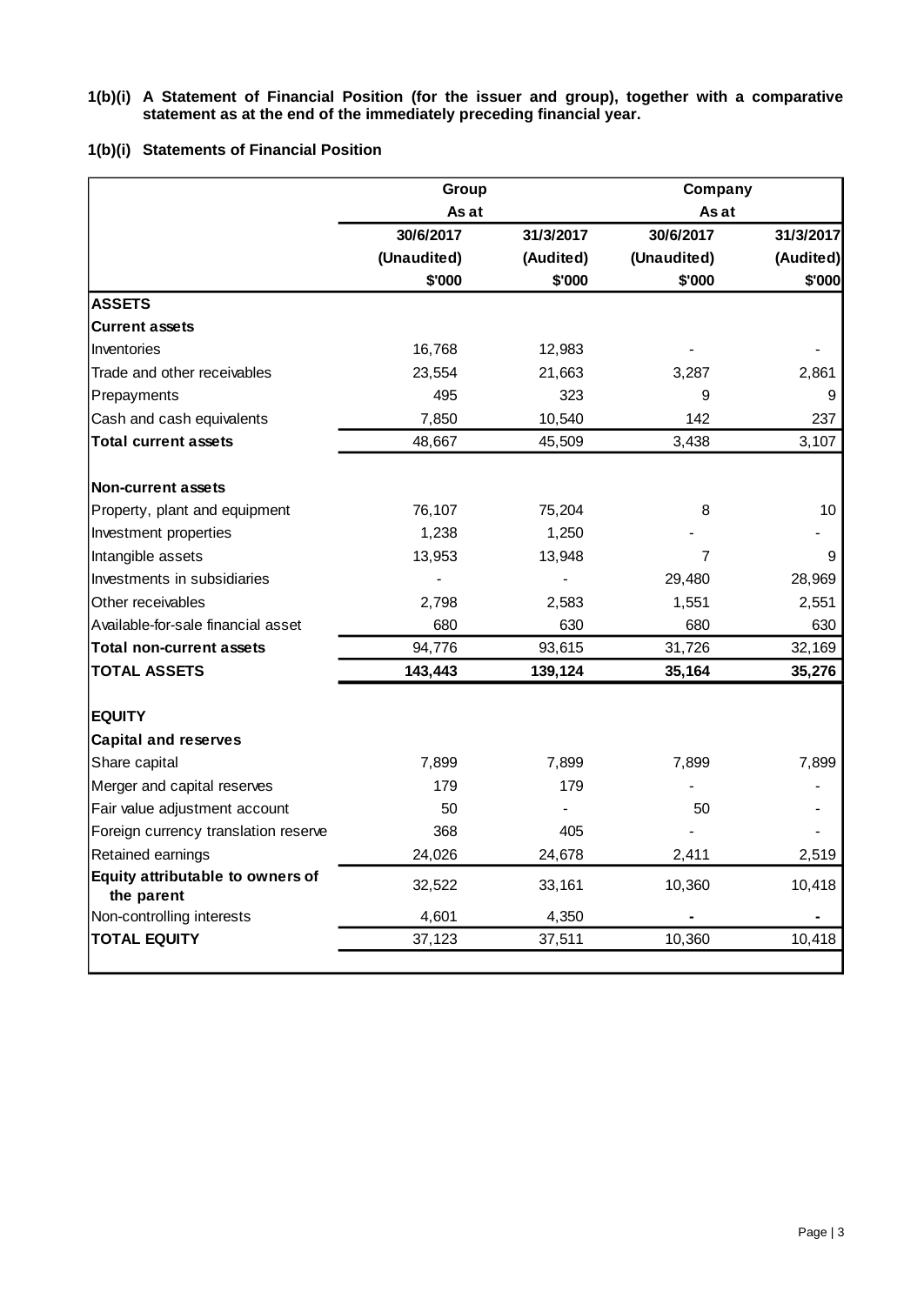# **1(b)(i) Statements of Financial Position** (Continued)

|                                      | Group       |           | Company     |           |  |
|--------------------------------------|-------------|-----------|-------------|-----------|--|
|                                      | As at       |           | As at       |           |  |
|                                      | 30/6/2017   | 31/3/2017 | 30/6/2017   | 31/3/2017 |  |
|                                      | (Unaudited) | (Audited) | (Unaudited) | (Audited) |  |
|                                      | \$'000      | \$'000    | \$'000      | \$'000    |  |
| <b>LIABILITIES</b>                   |             |           |             |           |  |
| <b>Current liabilities</b>           |             |           |             |           |  |
| Trade and other payables             | 23,016      | 22,416    | 2,079       | 2,133     |  |
| Provisions                           | 407         | 404       |             |           |  |
| Bank borrowings                      | 41,004      | 36,938    |             |           |  |
| Finance lease payables               | 1,245       | 1,481     |             |           |  |
| Income tax payable                   | 531         | 355       | 23          | 23        |  |
| <b>Total current liabilities</b>     | 66,203      | 61,594    | 2,102       | 2,156     |  |
| <b>Non-current liabilities</b>       |             |           |             |           |  |
| Other payables                       | 1,255       | 1,255     | 22,702      | 22,702    |  |
| Bank borrowings                      | 33,270      | 33,192    |             |           |  |
| Finance lease payables               | 2,383       | 2,395     |             |           |  |
| Deferred tax liabilities             | 3,209       | 3,177     |             |           |  |
| <b>Total non-current liabilities</b> | 40,117      | 40,019    | 22,702      | 22,702    |  |
| <b>TOTAL LIABILITIES</b>             | 106,320     | 101,613   | 24,804      | 24,858    |  |
| <b>TOTAL EQUITY AND LIABILITIES</b>  | 143,443     | 139,124   | 35,164      | 35,276    |  |
|                                      |             |           |             |           |  |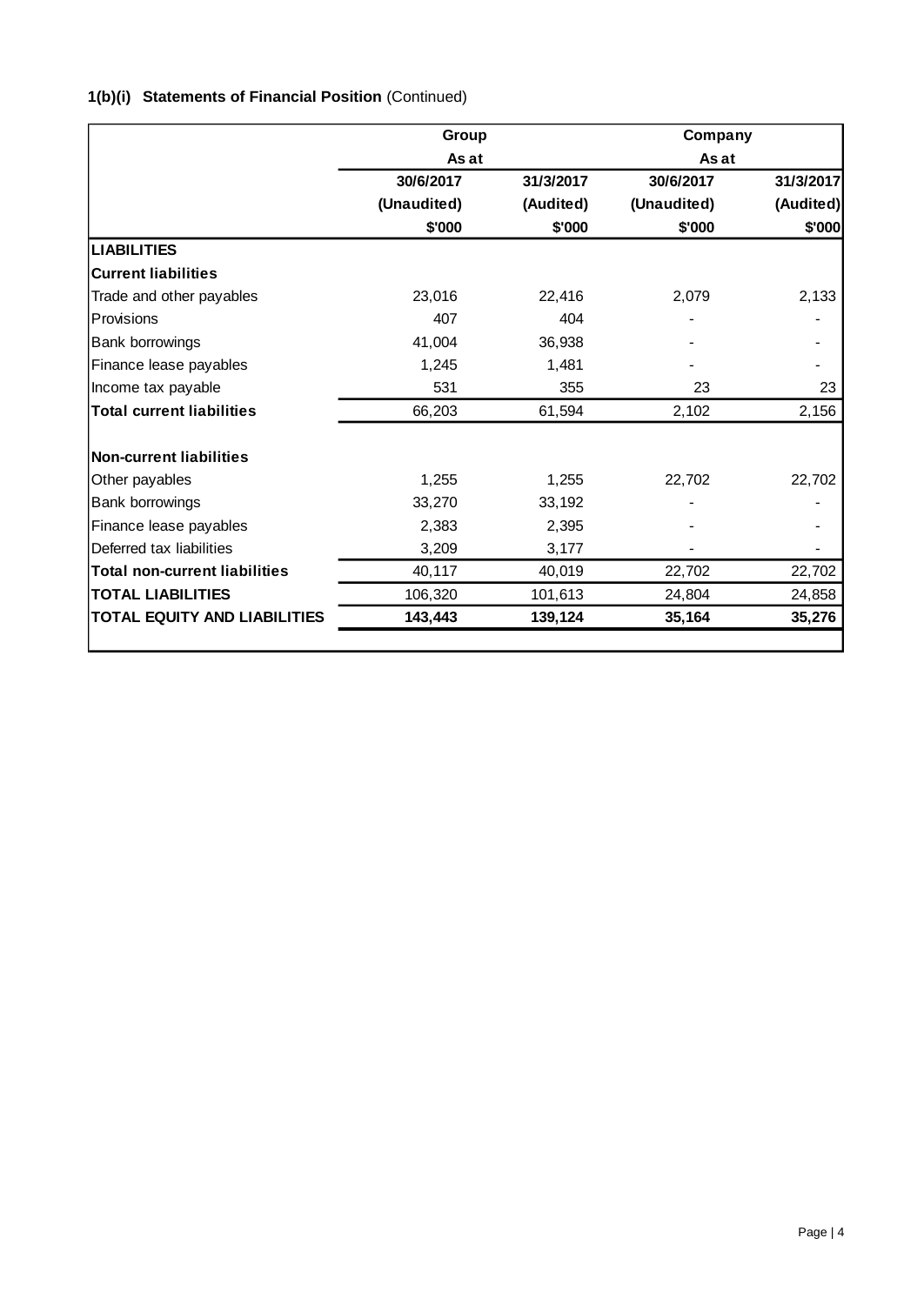# **1(b)(ii) Aggregate amount of group's borrowings and debt securities**

| Amount repayable in one year or less, or on demand |                 | As at 30/6/2017  | As at 31/03/2017 |                  |
|----------------------------------------------------|-----------------|------------------|------------------|------------------|
|                                                    |                 | (Unaudited)      | (Audited)        |                  |
|                                                    |                 | \$'000           | \$'000           |                  |
|                                                    | <b>Secured</b>  | <b>Unsecured</b> | <b>Secured</b>   | Unsecured        |
| Bank borrowings                                    | 20,977          | 20,027           | 16,292           | 20,646           |
| Finance lease payables                             | 1,245           |                  | 1,481            |                  |
| Amount repayable after one year                    | As at 30/6/2017 |                  | As at 31/03/2017 |                  |
|                                                    |                 | (Unaudited)      | (Audited)        |                  |
|                                                    |                 | \$'000           | \$'000           |                  |
|                                                    | Secured         | <b>Unsecured</b> | <b>Secured</b>   | <b>Unsecured</b> |
| Bank borrowings                                    | 33,046          | 224              | 32,885           | 307              |
| Finance lease payables                             | 2,383           |                  | 2,395            |                  |
|                                                    |                 |                  |                  |                  |

# **Details of any collateral:**

As at 30 June 2017, the Group's borrowings comprised bank borrowings and finance lease payables.

# **Bank borrowings**

Bank borrowings of \$20.98 million repayable within one year or less or on demand, and \$33.05 million repayable after one year are both secured by the legal mortgage in favour of the banks over the following properties at:

- (i) 6A Wan Lee Road;
- (ii) 1, 3 ,5 ,7 & 9 Enterprise Road;
- (iii) 30B Quality Road;
- (iv) 14 Joo Koon Circle;
- (v) 50 Tuas Avenue 11 #02-12;
- (vi) 16 Jalan Kilang Timor #03-07;
- (vii) 22 Senoko Way;
- (viii) 475 Tampines Street 44 #01-129; and
- (ix) 8 Jalan Istimewa 8, Johor, Malaysia.

The remaining bank borrowings of \$20.03 million repayable within one year or less or on demand, and \$0.22 million repayable after one year are unsecured.

#### **Finance lease payables**

The Group's obligations under finance leases of \$1.25 million repayable within one year or less or on demand, and \$2.38 million repayable after one year are secured by the leased assets.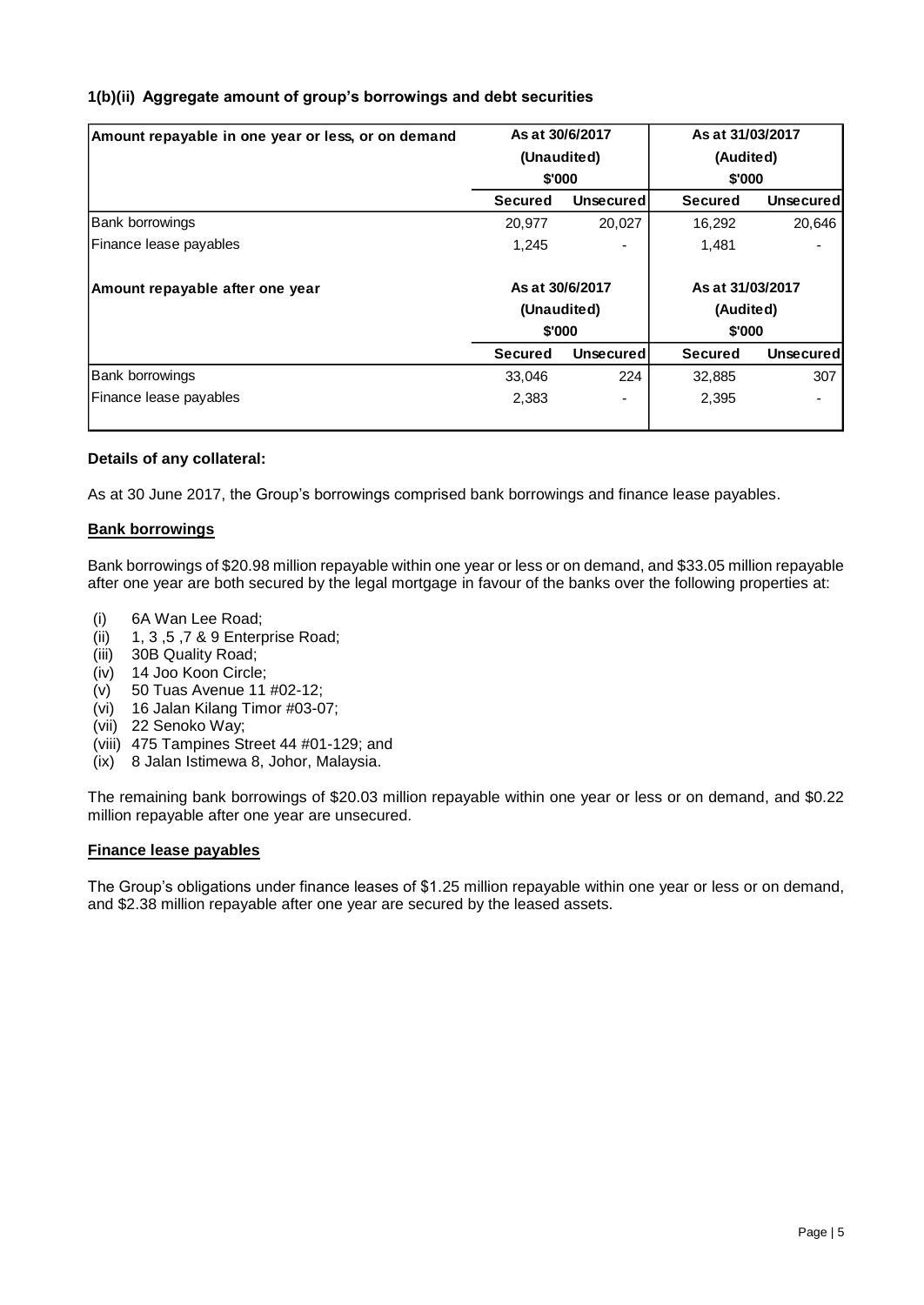#### **1(c) A statement of cash flows (for the group), together with a comparative statement for the corresponding period of the immediately preceding financial year.**

# **1(c) Consolidated Statement of Cash Flows**

|                                                            |              | Group        |  |  |
|------------------------------------------------------------|--------------|--------------|--|--|
|                                                            | 1Q 2017/2018 | 1Q 2016/2017 |  |  |
|                                                            | (Unaudited)  | (Unaudited)  |  |  |
|                                                            | \$'000       | \$'000       |  |  |
| <b>Operating activities</b>                                |              |              |  |  |
| Loss before income tax                                     | (667)        | (2, 522)     |  |  |
| Adjustments for:                                           |              |              |  |  |
| Bad third parties trade receivables written off            |              | 2            |  |  |
| Depreciation and amortisation expenses                     | 2,173        | 2,148        |  |  |
| Dividend income                                            | (34)         | (11)         |  |  |
| Fair value gain on derivative financial instruments        |              | (23)         |  |  |
| Interest expense                                           | 523          | 556          |  |  |
| Interest income                                            | (33)         | (3)          |  |  |
| Gain on disposal of plant and equipment                    |              | (141)        |  |  |
| Plant and equipment written off                            | 5            | -            |  |  |
| Operating cash flows before working capital changes        | 1,967        | 6            |  |  |
| Working capital changes:                                   |              |              |  |  |
| Inventories                                                | (3,647)      | 1,975        |  |  |
| Trade and other receivables                                | (1, 295)     | (649)        |  |  |
| Prepayments                                                | (141)        | (198)        |  |  |
| Trade and other payables                                   | 146          | 2,569        |  |  |
| Provisions                                                 | 2            | 57           |  |  |
| Derivative financial instruments                           |              | (59)         |  |  |
| Cash (absorbed by)/generated from operations               | (2,968)      | 3,701        |  |  |
| Income tax refunded/(paid)                                 | 8            | (32)         |  |  |
| Net cash (used in)/from operating activities               | (2,960)      | 3,669        |  |  |
| Investing activities                                       |              |              |  |  |
| Acquisition of a subsidiary, net of cash acquired          | 102          |              |  |  |
| Deposit paid for purchase of property, plant and equipment | (448)        |              |  |  |
| Purchase of property, plant and equipment                  | (2, 540)     | (16, 268)    |  |  |
| Purchase of intangible assets                              | (20)         | (8)          |  |  |
| Proceeds from disposal of plant and equipment              | 35           | 215          |  |  |
| Interest received                                          | 33           | 3            |  |  |
| Dividend received                                          | 34           | 11           |  |  |
| Net cash used in investing activities                      | (2,804)      | (16, 047)    |  |  |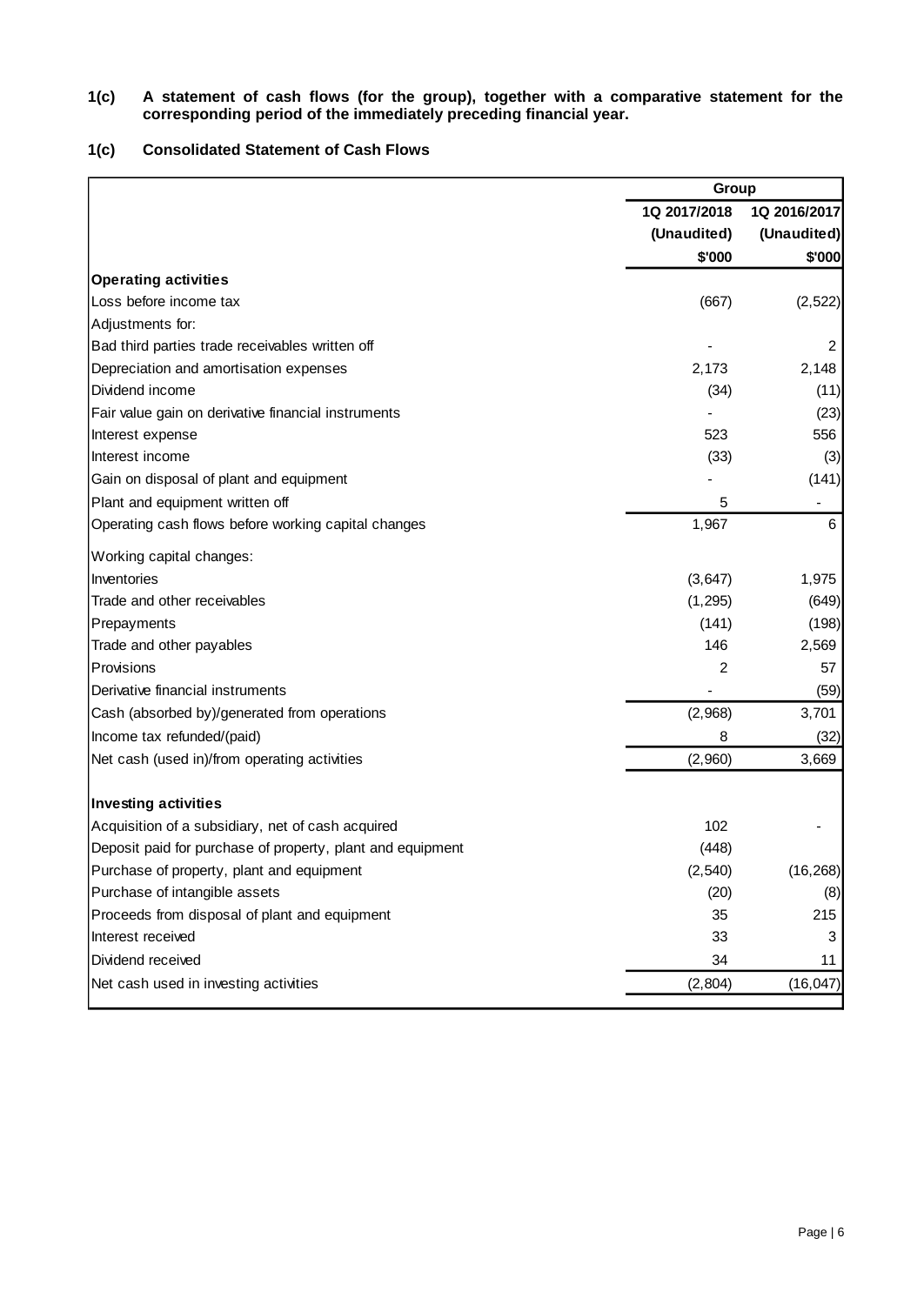| 1(c) | <b>Consolidated Statement of Cash Flows (Continued)</b> |  |
|------|---------------------------------------------------------|--|
|------|---------------------------------------------------------|--|

|                                                                       | Group        |              |  |
|-----------------------------------------------------------------------|--------------|--------------|--|
|                                                                       | 1Q 2017/2018 | 1Q 2016/2017 |  |
|                                                                       | (Unaudited)  | (Unaudited)  |  |
|                                                                       | \$'000       | \$'000       |  |
| <b>Financing activities</b>                                           |              |              |  |
| Drawdown of bank borrowings                                           | 14,969       | 17,359       |  |
| Repayment of bank borrowings                                          | (11, 473)    | (8, 549)     |  |
| Repayment of finance lease payables                                   | (559)        | (622)        |  |
| Interest paid                                                         | (523)        | (538)        |  |
| Net cash from financing activities                                    | 2,414        | 7,650        |  |
| Net change in cash and cash equivalents                               | (3, 350)     | (4, 728)     |  |
| Effect of foreign exchange rate changes on cash and cash equivalents  | 12           | 3            |  |
| Cash and cash equivalents at beginning of financial period            | 9,166        | 10,766       |  |
| Cash and cash equivalents at end of financial period                  | 5,828        | 6,041        |  |
|                                                                       |              |              |  |
| Cash and cash equivalents comprise:                                   | Group        |              |  |
|                                                                       | As at        |              |  |
|                                                                       | 30/6/2017    | 30/6/2016    |  |
|                                                                       | (Unaudited)  | (Unaudited)  |  |
|                                                                       | \$'000       | \$'000       |  |
| Cash on hand and at bank                                              | 7,473        | 7,122        |  |
| <b>Fixed deposits</b>                                                 | 377          | 377          |  |
| Cash and cash equivalents as per statement of financial position      | 7,850        | 7,499        |  |
| Less: Fixed deposits pledged                                          | (226)        | (226)        |  |
| Less: Bank overdraft                                                  | (1,796)      | (1, 232)     |  |
| Cash and cash equivalents as per consolidated statement of cash flows | 5,828        | 6,041        |  |
|                                                                       |              |              |  |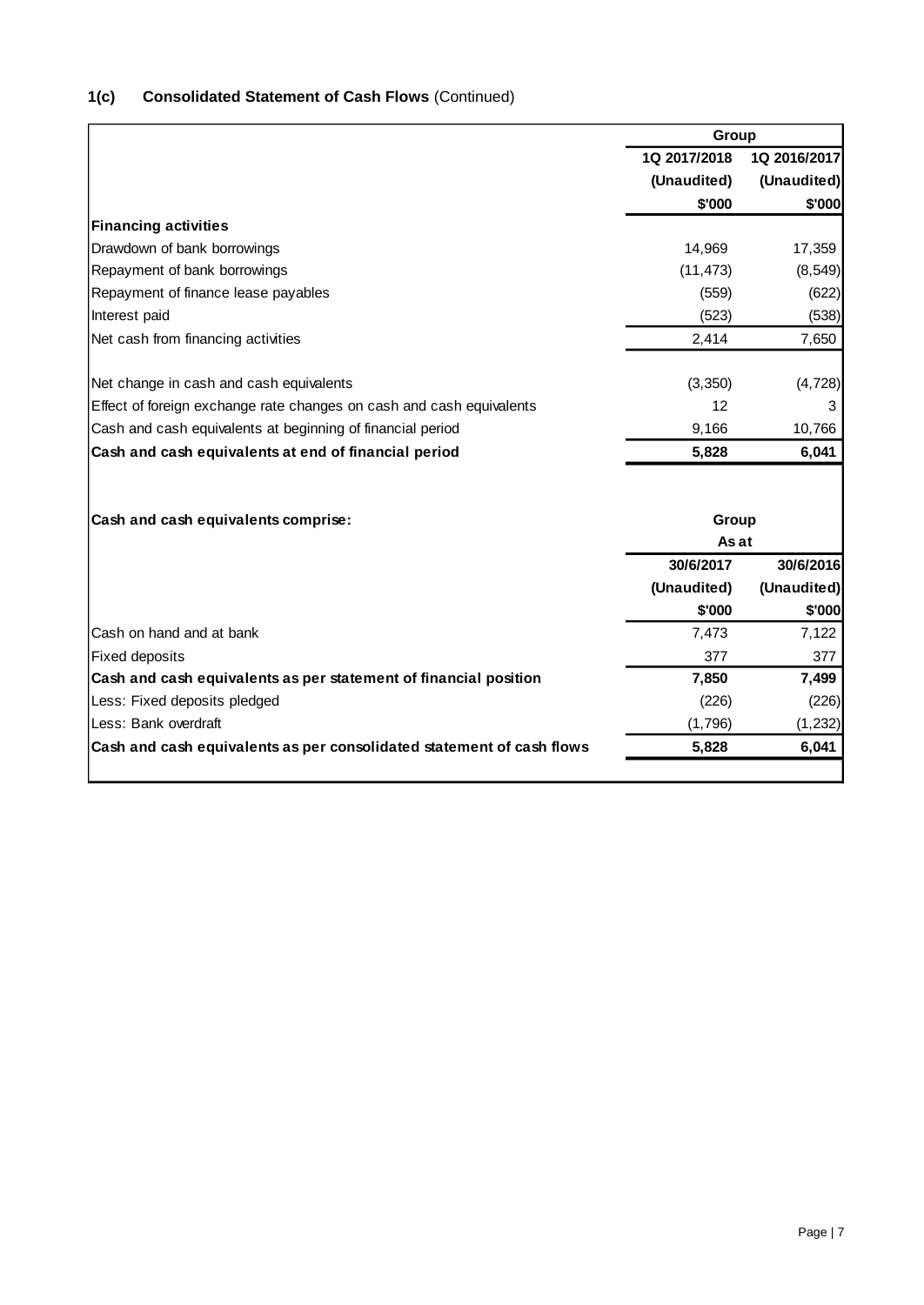**1(d)(i) A statement (for the issuer and group) showing either (i) all changes in equity or (ii) changes in equity other than those arising from capitalisation issues and distributions to shareholders, together with a comparative statement for the corresponding period of the immediately preceding financial year**

| <b>Share</b><br>capital<br>\$'000 | <b>Merger</b><br>and<br>reserves<br>\$'000 | <b>Fair value</b><br>account<br>\$'000 | Foreign<br>currency<br>reserves<br>\$'000 | <b>Retained</b><br>earnings<br>\$'000 | <b>Total equity</b><br>attributable<br>the parent<br>\$'000 | Non-<br>interests<br>\$'000 | <b>Total</b><br>equity<br>\$'000 |
|-----------------------------------|--------------------------------------------|----------------------------------------|-------------------------------------------|---------------------------------------|-------------------------------------------------------------|-----------------------------|----------------------------------|
|                                   |                                            |                                        |                                           |                                       |                                                             |                             |                                  |
| 7,899                             | 179                                        |                                        | 405                                       | 24,678                                | 33,161                                                      | 4,350                       | 37,511                           |
|                                   |                                            |                                        |                                           | (652)                                 | (652)                                                       | (155)                       | (807)                            |
|                                   |                                            |                                        | (37)                                      |                                       | (37)                                                        | (29)                        | (66)                             |
|                                   |                                            | 50                                     |                                           |                                       | 50                                                          |                             | 50                               |
|                                   |                                            | 50                                     | (37)                                      | (652)                                 | (639)                                                       | (184)                       | (823)                            |
|                                   |                                            |                                        |                                           |                                       |                                                             |                             |                                  |
| $\sim$                            | $\blacksquare$                             | $\sim$                                 | $\blacksquare$                            | $\blacksquare$                        | $\blacksquare$                                              | 435                         | 435                              |
|                                   |                                            |                                        | $\blacksquare$                            |                                       |                                                             | 435                         | 435                              |
| 7,899                             | 179                                        | 50                                     | 368                                       | 24,026                                | 32,522                                                      | 4,601                       | 37,123                           |
|                                   |                                            |                                        |                                           |                                       |                                                             |                             |                                  |
| 7,899                             | (326)                                      |                                        | 150                                       | 22,874                                | 30,597                                                      | 5,660                       | 36,257                           |
|                                   |                                            |                                        |                                           | (2, 512)                              | (2, 512)                                                    | (129)                       | (2,641)                          |
|                                   |                                            |                                        |                                           |                                       |                                                             |                             |                                  |
|                                   |                                            |                                        | 78                                        |                                       | 78                                                          | 63                          | 141                              |
|                                   |                                            |                                        | 78                                        | (2, 512)                              | (2, 434)                                                    | (66)                        | (2,500)                          |
| 7,899                             | (326)                                      | ٠                                      | 228                                       | 20,362                                | 28,163                                                      | 5,594                       | 33,757                           |
|                                   |                                            |                                        |                                           | capital adjustment translation        |                                                             |                             | to owners of controlling         |

**1(d)(i) Statements of Changes in Equity**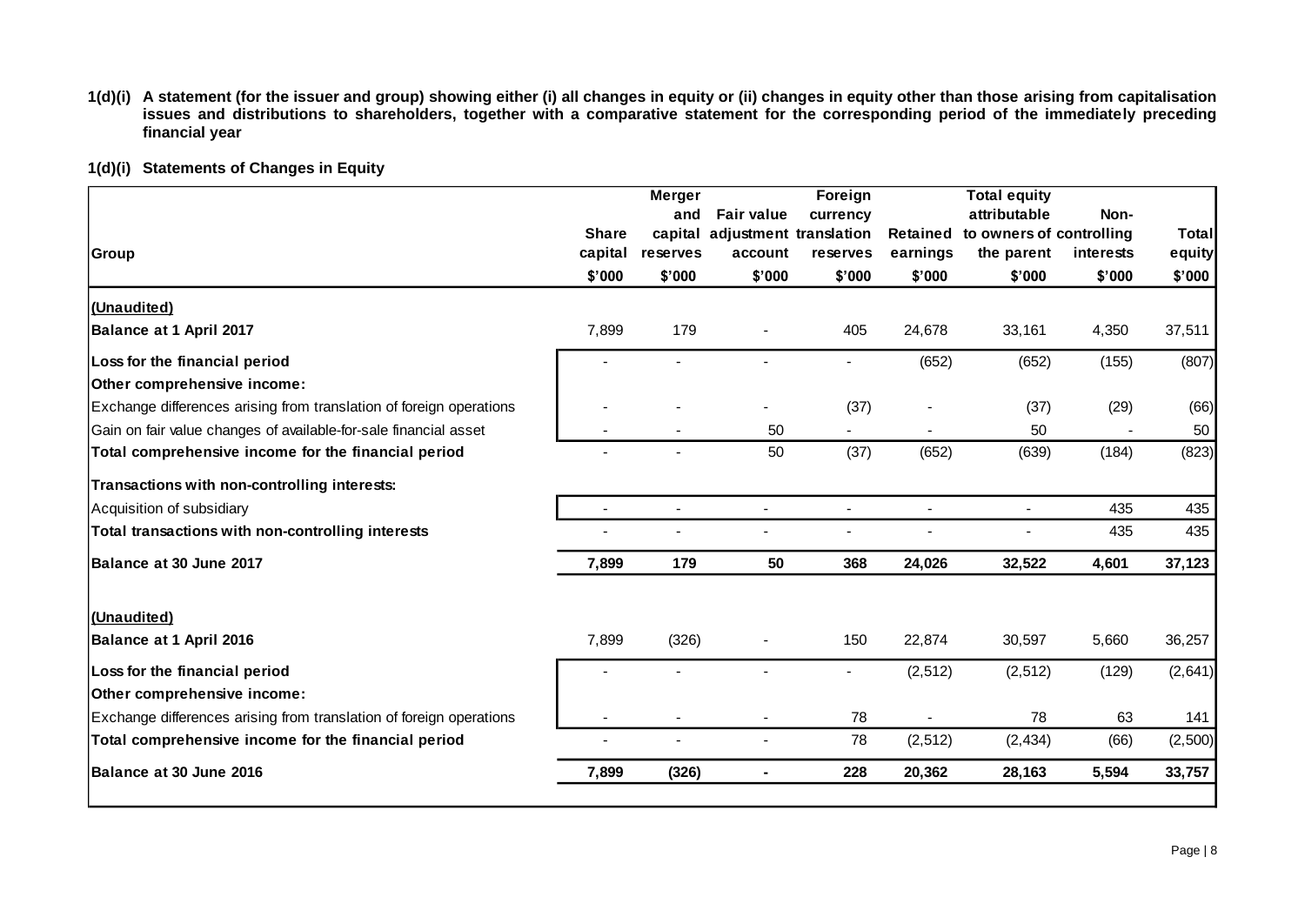# **1(d)(i) Statements of Changes in Equity**

| Company                                                          | Share capital | <b>Fair value</b><br>adjustment<br>account | <b>Retained</b><br>earnings | <b>Total equity</b><br>attributable<br>to owners |
|------------------------------------------------------------------|---------------|--------------------------------------------|-----------------------------|--------------------------------------------------|
|                                                                  | \$'000        | \$'000                                     | \$'000                      | \$'000                                           |
| (Unaudited)                                                      |               |                                            |                             |                                                  |
| Balance at 1 April 2017                                          | 7,899         |                                            | 2,519                       | 10,418                                           |
| Loss for the financial period                                    |               |                                            | (108)                       | (108)                                            |
| Other comprehensive income:                                      |               |                                            |                             |                                                  |
| Gain on fair value changes of available-for-sale financial asset |               | 50                                         |                             | 50                                               |
| Total comprehensive income for the financial period              |               | 50                                         | (108)                       | (58)                                             |
| Balance at 30 June 2017                                          | 7,899         | 50                                         | 2,411                       | 10,360                                           |
| (Unaudited)                                                      |               |                                            |                             |                                                  |
| Balance at 1 April 2016                                          | 7,899         |                                            | 3,748                       | 11,647                                           |
| Loss for the financial period                                    |               |                                            | (245)                       | (245)                                            |
| Total comprehensive income for the financial period              |               |                                            | (245)                       | (245)                                            |
| Balance at 30 June 2016                                          | 7,899         |                                            | 3,503                       | 11,402                                           |
|                                                                  |               |                                            |                             |                                                  |

**1(d)(ii) Details of any changes in the company's share capital arising from rights issue, bonus issue, share buy-backs, exercise of share options or warrants, conversion of other issues of equity securities, issue of shares for cash or as consideration for acquisition or for any other purpose since the end of the previous period reported on. State the number of shares that may be issued on conversion of all the outstanding convertibles, if any, against the total number of issued shares excluding treasury shares and subsidiary holdings of the issuer, as at the end of the current financial period reported on and as at the end of the corresponding period of the immediately preceding financial year. State also the number of shares held as treasury shares and the number of subsidiary holdings, if any, and the percentage of the aggregate number of treasury shares and subsidiary holdings held against the total number of shares outstanding in a class that is listed as at the end of the current financial period reported on and as at the end of the corresponding period of the immediately preceding financial year.**

There has been no change in the Company's share capital for the three-month period ended 30 June 2017. There were no outstanding convertibles, treasury shares or subsidiary holdings held by the Company as at 30 June 2017 and 30 June 2016.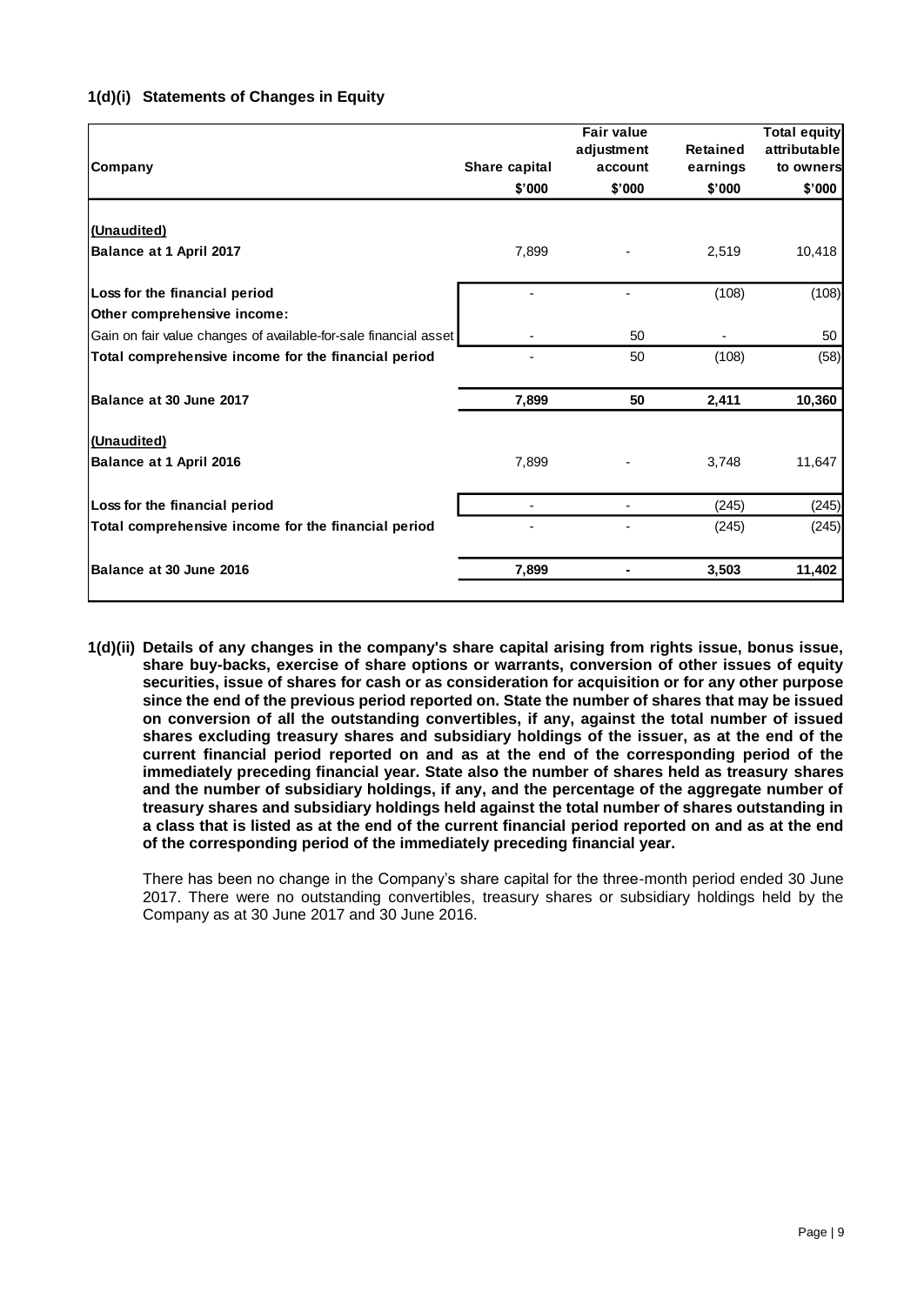#### **1(d)(iii) To show the total number of issued shares excluding treasury shares as at the end of the current period and as at the end of the immediately preceding year.**

|                                                         |           | Company                 |  |  |
|---------------------------------------------------------|-----------|-------------------------|--|--|
|                                                         | As at     |                         |  |  |
|                                                         | 30/6/2017 | 31/3/2017               |  |  |
| Total number of issued shares excluding treasury shares |           | 145,907,100 145,907,100 |  |  |

There were no treasury shares as at 30 June 2017 and 31 March 2017.

#### **1(d)(iv) A statement showing all sales, transfers, cancellation and/or use of subsidiary holdings as at the end of the current financial period reported on.**

Not applicable as the Company did not hold any subsidiary holdings.

**2. Whether the figures have been audited or reviewed and in accordance with which auditing standard or practice.**

The figures have not been audited nor reviewed by the Company's auditors.

**3. Where the figures have been audited or reviewed, the auditors' report (including any qualifications or emphasis of a matter).**

Not applicable

#### **4. Whether the same accounting policies and methods of computation as in the issuer's most recently audited annual financial statements have been applied.**

The financial results for the current period have been prepared using the same accounting policies and methods of computation as presented in the Group's most recently audited financial statements for the financial year ended 31 March 2017.

In preparing this announcement, the management of the Company has assessed the fair value of the net identifiable assets and liabilities of Hi-Q Plastic Industries Sdn Bhd on a provisional basis and are subject to change. In accordance with *FRS 103 Business Combinations*, the Group is required to perform a purchase price allocation exercise within 12 months after completion of the acquisition to assess the fair value of the net identifiable assets and liabilities purchased by the Group, and the excess of the consideration transferred over such fair values will be recorded as actual goodwill in the Group's statement of financial position which is subject to impairment test annually or more frequent if there are indicators of impairment.

#### **5. If there were any changes in the accounting policies and methods of computation, including any required by an accounting standard, what has changed, as well as the reasons for, and the effect of, the change.**

The Group adopted the new standards, amendments to standards and interpretations that are effective for annual periods beginning on or after 1 April 2017. The adoption of these new standards, amendments to standards and interpretations did not result in any significant changes on the financial statements of the Group.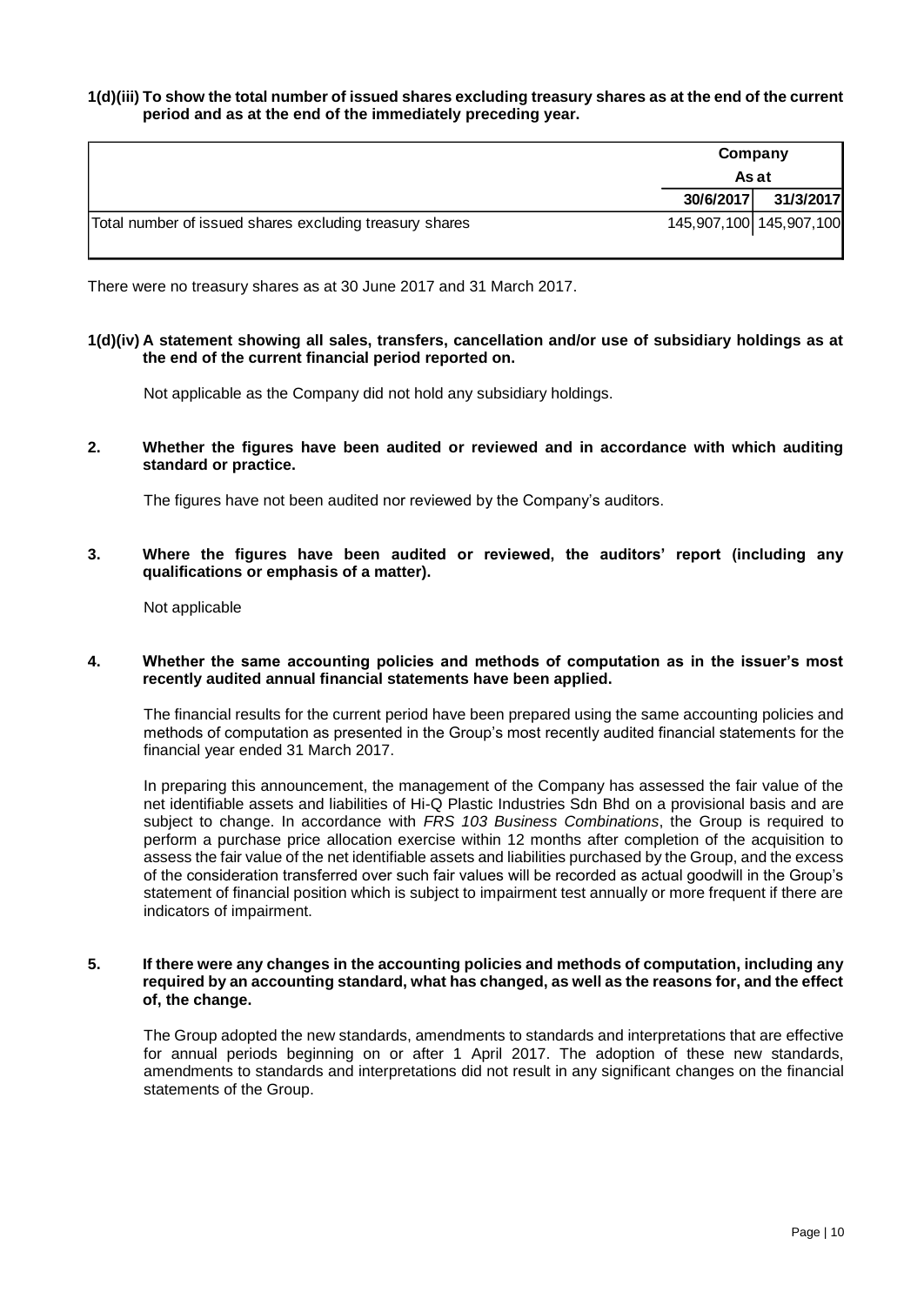#### **6. Earnings per ordinary share of the company for the current period reported on and the corresponding period of the immediately preceding financial year, after deducting any provision for preference dividends.**

| Earnings per share ("EPS")                                                             |             | <b>Group</b>              |  |
|----------------------------------------------------------------------------------------|-------------|---------------------------|--|
|                                                                                        |             | 1Q 2017/2018 1Q 2016/2017 |  |
|                                                                                        | (Unaudited) | (Unaudited)               |  |
| Loss attributable to owners of the parent (\$'000)                                     | (652)       | (2,512)                   |  |
| Actual number of ordinary shares <sup>(1)</sup>                                        | 145.907.100 | 145.907.100               |  |
| Basic and diluted EPS based on actual number of ordinary shares (cents) <sup>(2)</sup> | (0.45)      | (1.72)                    |  |

# **Notes:**

- (1) Basic EPS is computed by dividing the loss attributable to owners of the parent in each financial period by the actual number of issued ordinary shares outstanding during the respective financial periods.
- (2) Diluted EPS is the same as the basic EPS for all the periods under review as the Company did not have any outstanding instruments convertible into rights or subscribe for, and options in respect of its ordinary shares during the respective financial periods.

# **7. Net asset value (for the issuer and group) per ordinary share based on issued share capital of**

- **(a) current period reported on; and**
- **(b) immediately preceding financial year**

| Net asset value ("NAV")        | Group       |             | Company     |             |
|--------------------------------|-------------|-------------|-------------|-------------|
|                                | As at       |             | As at       |             |
|                                | 30/6/2017   | 31/3/2017   | 30/6/2017   | 31/3/2017   |
|                                | (Unaudited) | (Audited)   | (Unaudited) | (Audited)   |
| NAV (\$'000)                   | 32.522      | 33.161      | 10.360      | 10.418      |
| Number of ordinary shares      | 145,907,100 | 145,907,100 | 145,907,100 | 145,907,100 |
| NAV per ordinary share (cents) | 22.28       | 22.73       | 7.10        | 7.14        |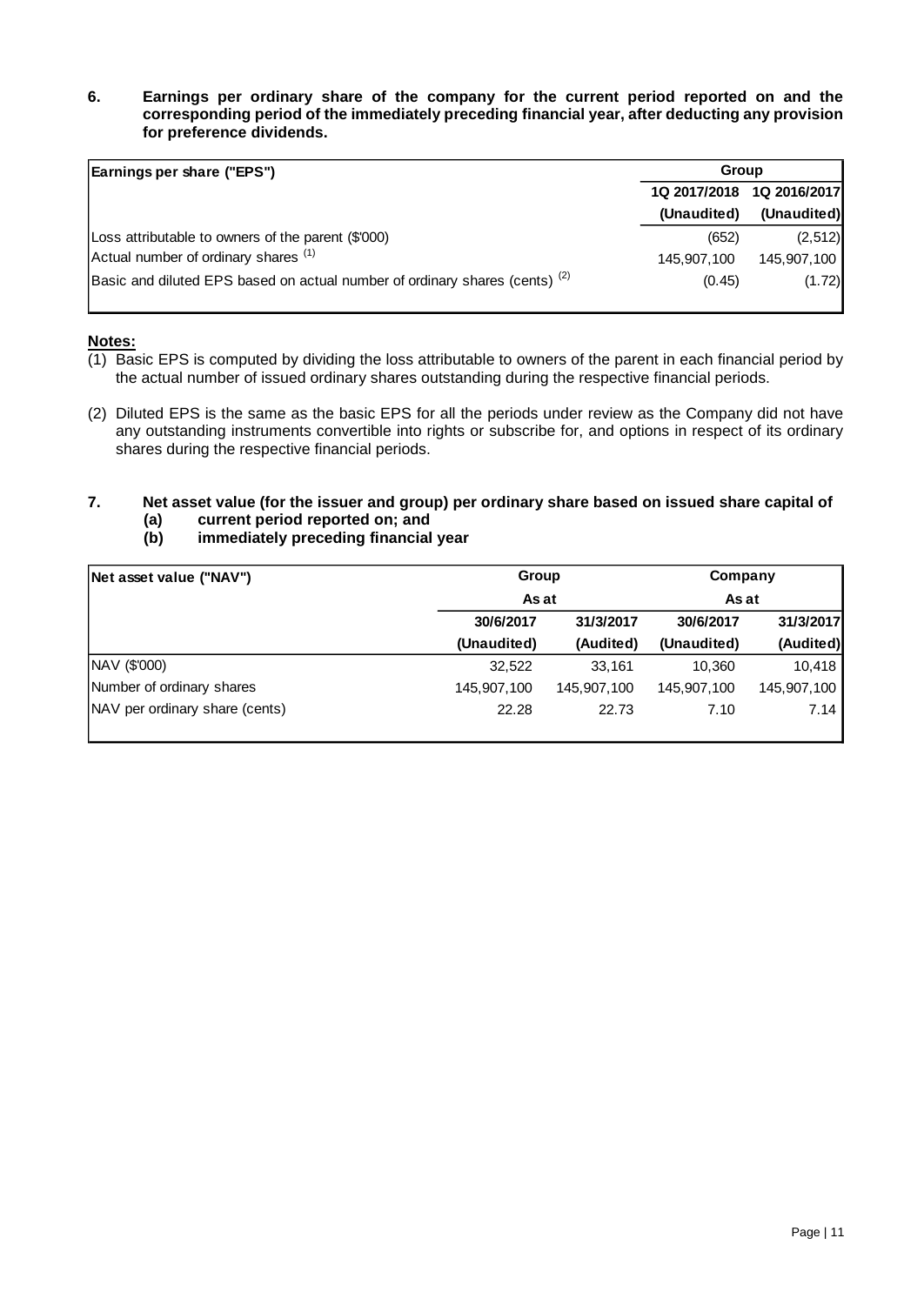- **8. A review of the performance of the group, to the extent necessary for a reasonable understanding of the group's business. It must include a discussion of the following:**
	- **(a) any significant factors that affected the turnover, costs, and earnings of the group for the current financial period reported on, including (where applicable) seasonal or cyclical factors; and**
	- **(b) any material factors that affected the cash flow, working capital, assets or liabilities of the group during the current period reported on.**

#### **Review of Financial Performance**

For management reporting purposes, the Group is organised into business units based on its services, and has five reportable operating segments as follows:

- (i) "Food Catering business" Provides events catering services under five catering brands to corporate, community or private functions. Food Catering business segment also provides daily meal delivery services to families, Halal-certified food as well as catering for last minute events or emergency orders.
- (ii) "Food Retail business" Operates a chain of food retail outlets specialising in Japanese cuisine.
- (iii) "Food Manufacturing business" Manufactures, distributes and retails surimi-based seafood products and the "DoDo" brand of fishballs.
- (iv) "Supplies and Trading business" Supplies food ingredients used in Food Catering business and Food Retail business and the supply of food products for third parties' catering business. Supplies and Trading business segment also imports, exports and wholesale fruits, vegetables and frozen meat to a wide customer base.
- (v) "Other businesses" Involved in the design, marketing and distribution of floral arrangements, gifts and hampers and manufacturing of bread, cakes and confectionery.

The Group registered \$40.64 million in revenue for the financial period ended 30 June 2017 ("1Q 2017/2018") as compared to \$31.93 million in the previous corresponding financial period ended 30 June 2016 ("1Q 2016/2017"). The increase was approximately \$8.71 million or 27.3%.

Food Catering business revenue increased by \$0.60 million or 5.1% from \$11.82 million in 1Q 2016/2017 to \$12.42 million in 1Q 2017/2018. The increase was mainly due to the strengthening of our recurring income from elder-care and childcare market segment byGourmetz Pte Ltd, our subsidiary incorporated in November 2016.

Food Retail business revenue decreased by \$0.68 million or 14.0% from \$4.84 million in 1Q 2016/2017 to \$4.16 million in 1Q 2017/2018. This was mainly attributable to the closure of non-performing outlets.

Food Manufacturing business revenue increased by \$0.55 million or 5.1% from \$10.86 million in 1Q 2016/2017 to \$11.41 million in 1Q 2017/2018. The increase was mostly due to the successful launch of new product offerings during 1Q 2017/2018.

Supplies and Trading business revenue increased significantly by \$8.21 million or 195.0% from \$4.21 million in 1Q 2016/2017 to \$12.42 million in 1Q 2017/2018. This was mainly attributable to the revenue contributed by the recently acquired subsidiaries, U-Market Place Enterprise Pte Ltd, in January 2017 as well as maiden revenue contributed by Hi-Q Plastic Industries Sdn Bhd from April 2017.

Other businesses revenue increased by \$0.03 million or 14.0% from \$0.20 million in 1Q 2016/2017 to \$0.23 million in 1Q 2017/2018.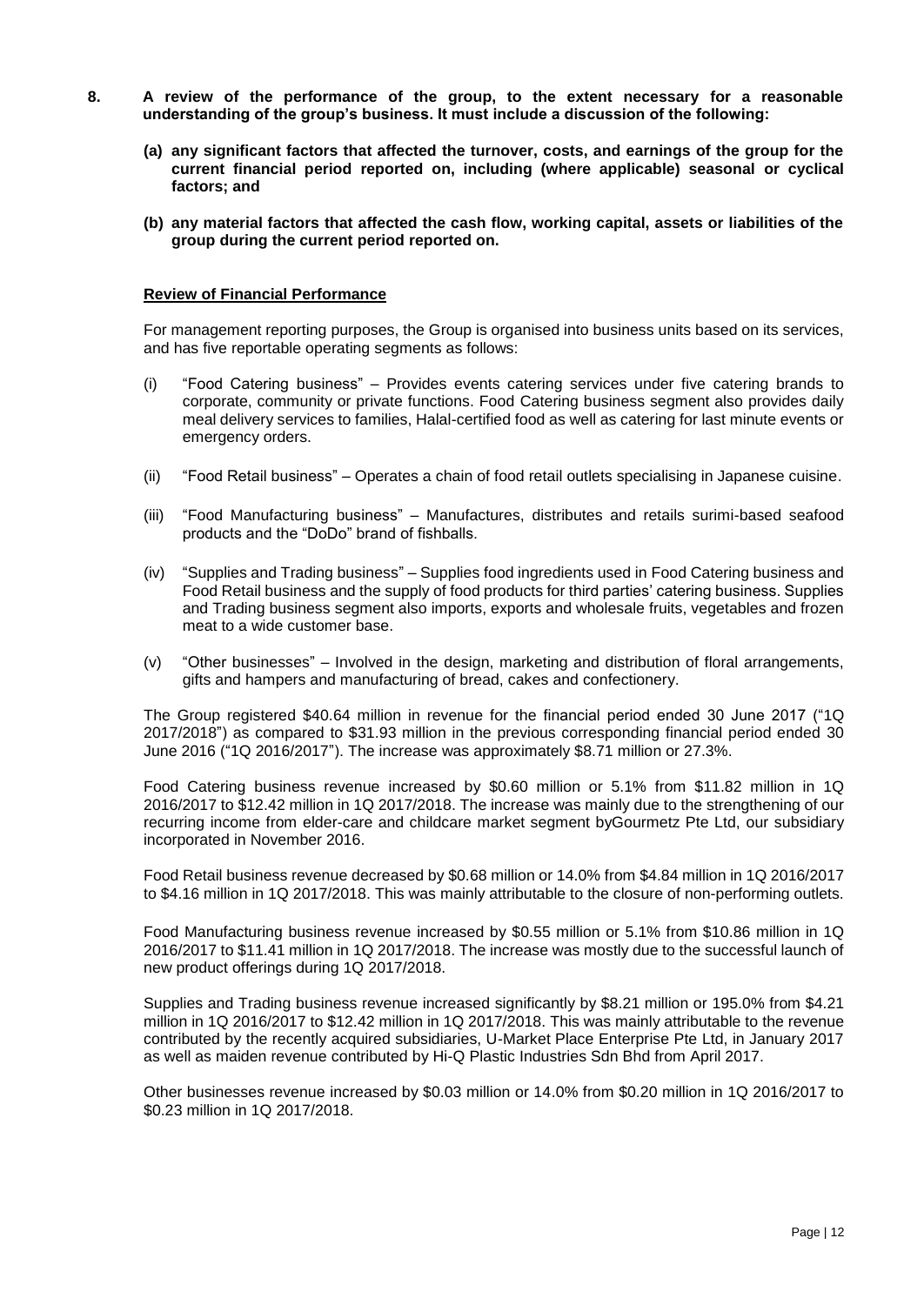#### **Review of Financial Performance** (Continued)

Our percentage increment of 43.9% in purchases and consumables used was higher than the revenue growth of 27.3% primarily due to the business expansion in our Supplies and Trading business with lower margin as compared to our other business segments.

Due to the seasonality effect, the Group's performance would usually be more subdued during the 1Q as compared to other quarters of the financial year. The Group reported a loss of \$0.81 million in 1Q 2017/2018 as compared to a loss of \$2.64 million in 1Q 2016/2017. This represents a significant improvement of \$1.83 million or 69.4% which mainly due to a net profit contributed from our Food Manufacturing business as well as recovering performance of our Food Retail business. Our improvement in the bottom-line was also attributable to the reduction in our advertising and promotional activities during 1Q 2017/2018.

The loss attributable to the owners of the parent improved by \$1.86 million or 74.0% from \$2.51 million in 1Q 2016/2017 to \$0.65 million in 1Q 2017/2018, while net loss attributable to non-controlling interests increased by \$0.03 million or 20.2% from \$0.13 million in 1Q 2016/2017 to \$0.16 million in 1Q 2017/2018.

Our earnings before interest, tax, depreciation and amortisaion ("**EBITDA**") was increased by \$1.85 million from \$0.18 million in 1Q 2016/2017 to \$2.03 million in 1Q 2017/2018.

#### **Review of Financial Position**

The Group's current assets increased by \$3.16 million from \$45.51 million as at 31 March 2017 to \$48.67 million as at 30 June 2017. The Group's inventories, trade and other receivables and prepayments increased by \$3.79 million, \$1.89 million and \$0.18 million respectively mainly due to the business expansion in our Group's Supplies and Trading business as well as an advance payment to the vendor with regards to the acquisition of new property in Malaysia for our newly acquired subsidiary, Hi-Q Plastic Industries Sdn Bhd. These were offset by a decrease in cash and cash equivalents of \$2.69 million.

The Group's non-current assets increased by \$1.16 million from \$93.62 million as at 31 March 2017 to \$94.78 million as at 30 June 2017 primarily due to the increase in property, plant and equipment by \$0.91 million for the Group's Food Manufacturing business due to the relocation of new factory at 22 Senoko Way, which is offset by the depreciation charged of \$2.09 million for 1Q 2017/2018.

The Group's current liabilities increased by \$4.61 million from \$61.59 million as at 31 March 2017 to \$66.20 million as at 30 June 2017. This was mainly attributable to increase in trade and other payables and bank borrowings of \$0.60 million and \$4.06 million respectively due mainly to the business expansion in our Group's Supplies and Trading business, which is offset by the net repayment of current finance lease payables of \$0.23 million.

As at 30 June 2017, the Group was in a net current liability position of \$17.53 million, mainly due to the effects of drawdown of working capital and trade facilities from banks to support the operational expansion of Supplies and Trading business and Food Manufacturing business, integration and relocation costs for the new property at 22 Senoko Way and recovering performance for the Food Retail business. However, the Group's total assets exceeded its total liabilities by approximately \$37.12 million. In assessing whether the Group can meet its debts obligations as and when they fall due, the management had prepared cash flow forecasts which was approved by the Board of Directors of the Company ("**Board**"). The cash flows were derived from the financial budget where it indicates that the Group has sufficient cash and cash equivalents and adequate bank facilities to support the Group's opeations and pay its debts as and when they fall due.

Barring unforeseen circumstances, the Board believe that the Group's negative working capital position would be overcome in the longer term as the Group realises the synergistic benefits of the acquisition of the Food Manufacturing business as well as Supplies and Trading business, and results from new initiatives implemented to increase efficiency and productivity for the Group.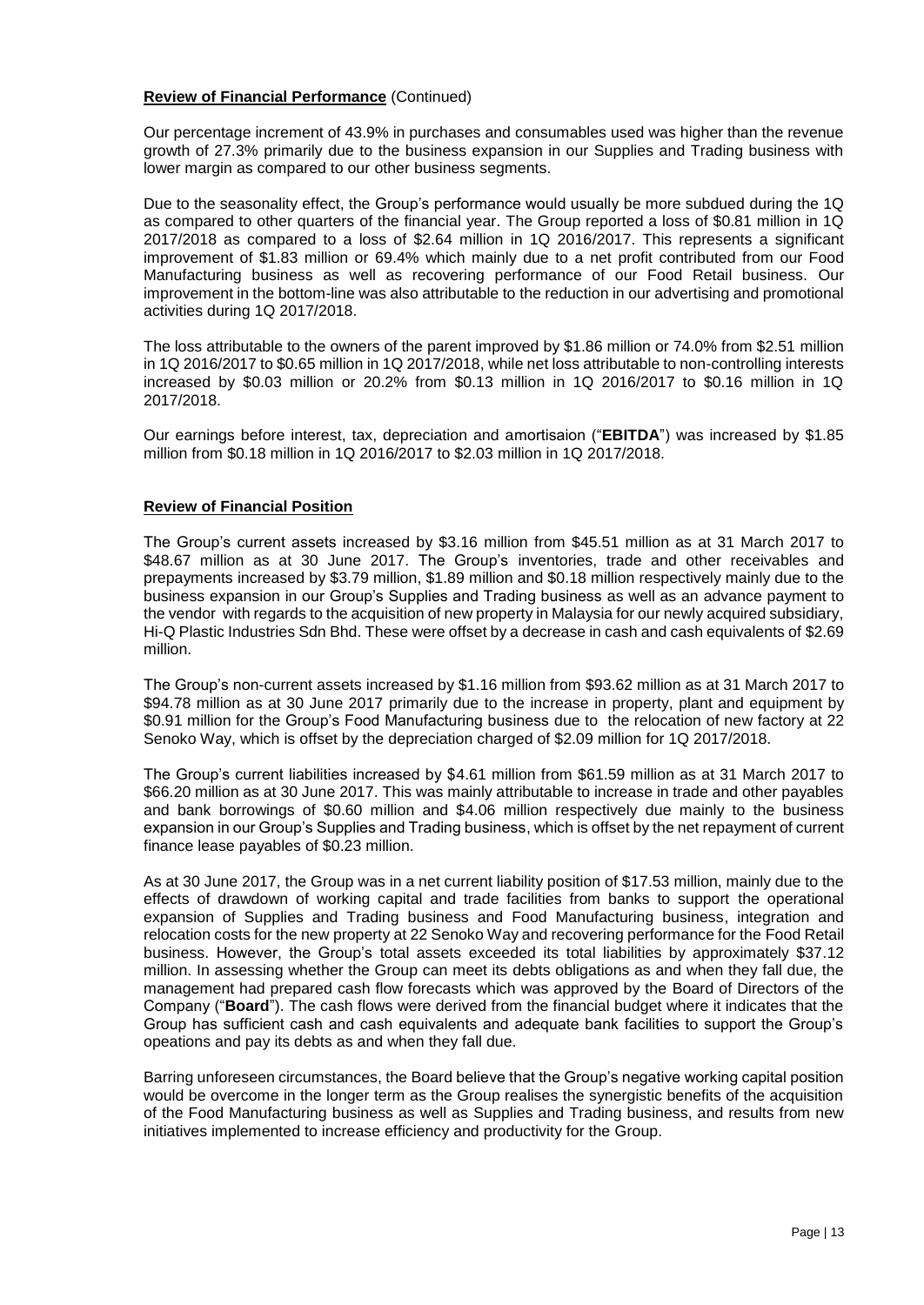#### **Review of Cash Flows**

The Group's net cash used in operating activities in 1Q 2017/2018 was \$2.96 million, which resulted from operating cash flows before working capital changes of \$1.97 million to offset by the increase in net working capital of \$4.94 million.

The increase in net working capital was mainly due to the increase in inventories of approximately \$3.65 million, increase in trade and other receivables of approximately \$1.30 million and increase in prepayments of approximately of \$0.14 million, which is offset by the increase in trade and other payables of approximately \$0.15 million.

The Group's net cash used in investing activities of \$2.80 million during 1Q 2017/2018 was mainly attributable to the purchase of plant and equipment of \$2.54 million and deposit paid for purchase of new property in Malaysia of \$0.45 million for our newly acquired subsidiary, Hi-Q Plastic Industries Sdn Bhd., which is offset by the net of cash acquired from the acquisition of Hi-Q Plastic Industries Sdn Bhd of \$0.10 million.

The Group's net cash from financing activities of \$2.41 million during 1Q 2017/2018 was mainly due to the drawdown of bank borrowings of \$14.97 million, which is offset by the repayment of bank borrowings of \$11.47 million, repayment of finance lease payables of \$0.56 million and interest payment of \$0.52 million.

As a result of the above, the net decrease in cash and cash equivalents during 1Q 2017/2018 was \$3.35 million.

**9. Where a forecast, or a prospect statement, has been previously disclosed to our shareholders, any variance between it and the actual results.**

Not applicable

**10. A commentary at the date of the announcement of the significant trends and competitive conditions of the industry in which the group operates and any known factors or events that may affect the group in the next reporting period and the next 12 months.**

The Food Catering business would continue to focus on capturing a larger market share by pursuing more institutional catering, corporate clients and venue partnerships. In light of ageing population and government initiatives for elderly and healthy lifestyle, the Group incorporated a 51%-owned subsidiary, namely Gourmetz Pte Ltd, in November 2016, which targets growing elder-care and childcare market segments and strengthens recurring income.

The Food Retail business has been undergoing a business review to enhance its performance.

The Food Manufacturing business is currently on the right track to generate operating profit as a result of enhanced cost efficiency and successful restructuring efforts, and the Group would continue to improve the operational efficiency as well as widen its product offerings for the Food Manufacturing business. Meanwhile, the Supplies and Trading business is expected to continue to grow and contribute positively to the Group.

Barring any unforeseen circumstances, the Company expects the Group's operations to remain profitable.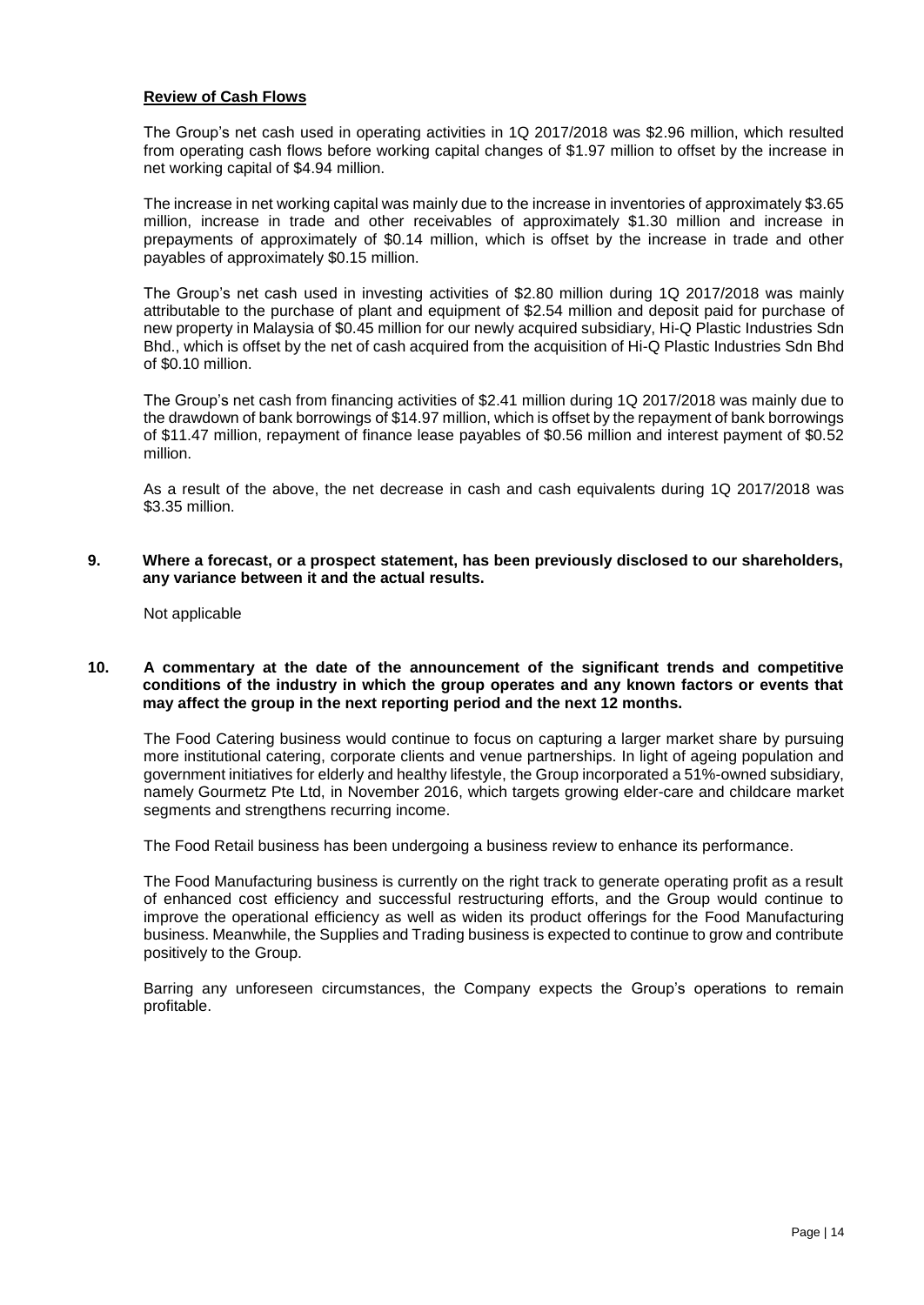# **11. Dividend**

**a. Current Financial Period Reported On**

**Any dividend declared for the current financial period reported on?** 

None

**b. Corresponding Period of the Immediately Preceding Financial Year**

**Any dividend declared for the corresponding period of the immediately preceding financial year?**

None

**c. Whether the dividend is before tax, net of tax or tax exempt. If before tax or net of tax, state the tax rate and the country where the dividend is derived. (If the dividend is not taxable in the hands of shareholders, this must be stated).**

Not applicable

**d. The date the dividend is payable**

Not applicable

**e. Books closure date**

Not applicable

**12. If no dividend has been declared/recommended, a statement to that effect**

There is no dividend declared in this quarter.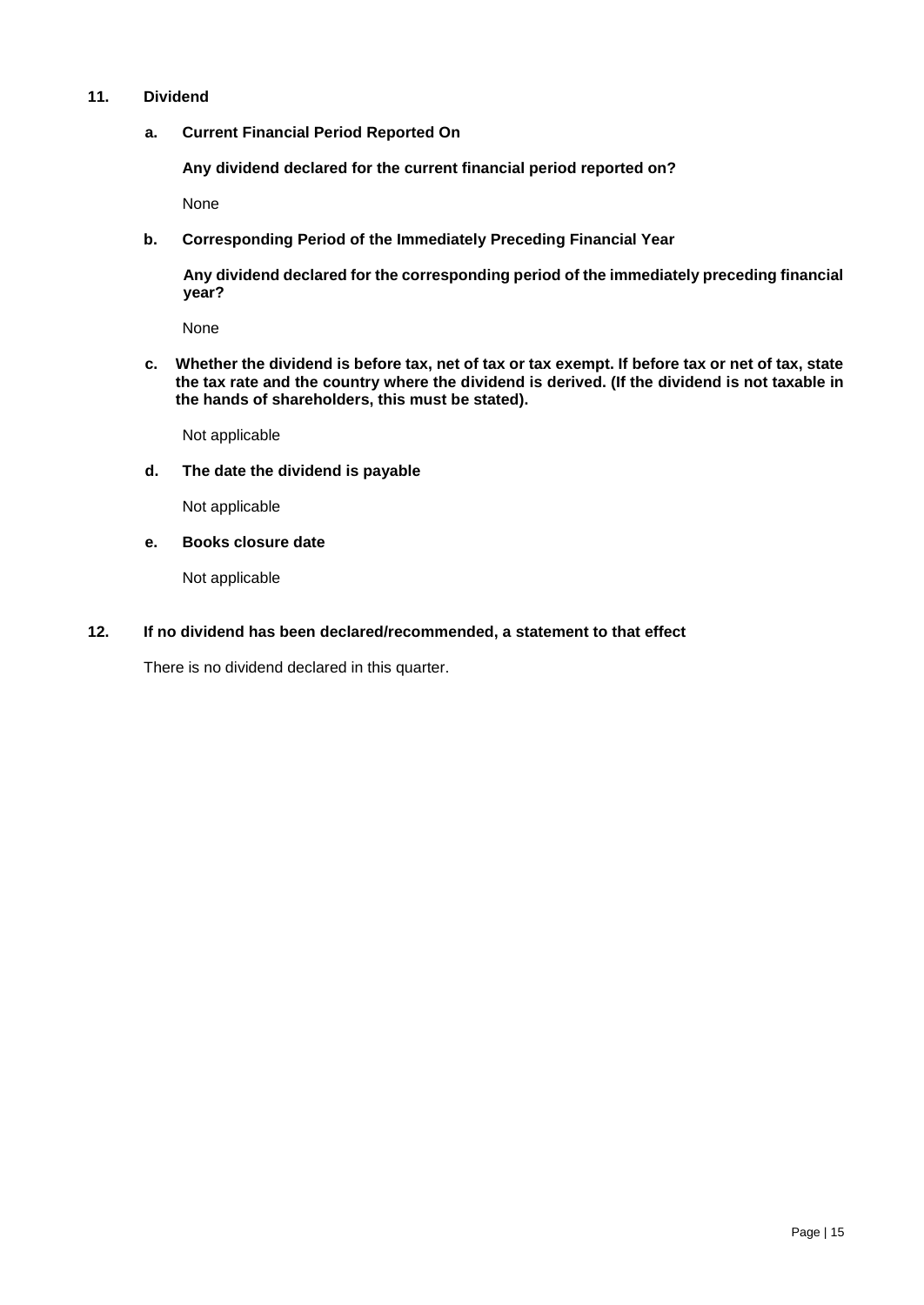|                                                | Aggregate value of all interested |                                   |
|------------------------------------------------|-----------------------------------|-----------------------------------|
|                                                | person transactions during the    |                                   |
|                                                | financial period under review     | Aggregate value of all interested |
|                                                | (excluding transactions less than | person transactions conducted     |
|                                                | \$100,000 and transactions        | under shareholders' mandate       |
|                                                | conducted under shareholders'     | pursuant to Rule 920 (excluding   |
|                                                | mandate pursuant to Rule 920)     | transactions less than \$100,000) |
|                                                | \$'000                            | \$'000                            |
| Neo Kah Kiat                                   |                                   |                                   |
| (i) GUI Solutions Pte Ltd                      |                                   |                                   |
| Cost of goods and services purchased           | 64.8                              |                                   |
| Rental and utilities income                    | 6.0                               |                                   |
| (ii) Office premise lease expense <sup>1</sup> | 24.6                              |                                   |
| Neo Kah Kiat and Liew Oi Peng                  |                                   |                                   |
| (i) Office premise lease expense <sup>2</sup>  | 48.8                              |                                   |
| (ii) Rental of hostel for staff welfare        | 3.0                               |                                   |
| (iii) Twinkle Investment Pte Ltd               |                                   |                                   |
| Rental of yacht                                | 60.0                              |                                   |
| Office premise lease expense <sup>3</sup>      | 25.6                              |                                   |
|                                                |                                   |                                   |

# **Notes:**

The Group has not obtained any general mandate from shareholders for interested person transactions pursuant to Rule 920 of the SGX-ST Listing Manual.

- (1) The office premise lease expense paid to the Company's director, Neo Kah Kiat, in 1Q 2017/2018 relates to #05-04 at Enterprise One amounting to approximately \$24,600. As the terms of the tenancy agreement for the office premise were supported by independent valuations and with lease period of 3 years, the lease thereunder is not required to comply with Catalist Rule 906 in relation to the approval of the shareholders of the Company as exempted under Catalist Rule 916 (1).
- (2) The office premise lease expense paid to the Company's directors, Neo Kah Kiat and Liew Oi Peng, in 1Q 2017/2018 relates to lease expense for #05-03 and #05-05 at Enterprise One amounting to approximately \$48,800. As the terms of the tenancy agreements for the office premises were supported by independent valuations and with lease period of 3 years, the leases thereunder are not required to comply with Catalist Rule 906 in relation to the approval of the shareholders of the Company as exempted under Catalist Rule 916 (1).
- (3) The office premise lease expense paid to the Twinkle Investment Pte Ltd, which is jointly owned by Neo Kah Kiat and Liew Oi Peng, in 1Q 2017/2018 relates to lease expense for #05-06 at Enterprise One amounting to approximately \$25,600. As the terms of the tenancy agreement for the office premise were supported by independent valuations and with lease period of 3 years, the lease thereunder is not required to comply with Catalist Rule 906 in relation to the approval of the shareholders of the Company as exempted under Catalist Rule 916 (1).